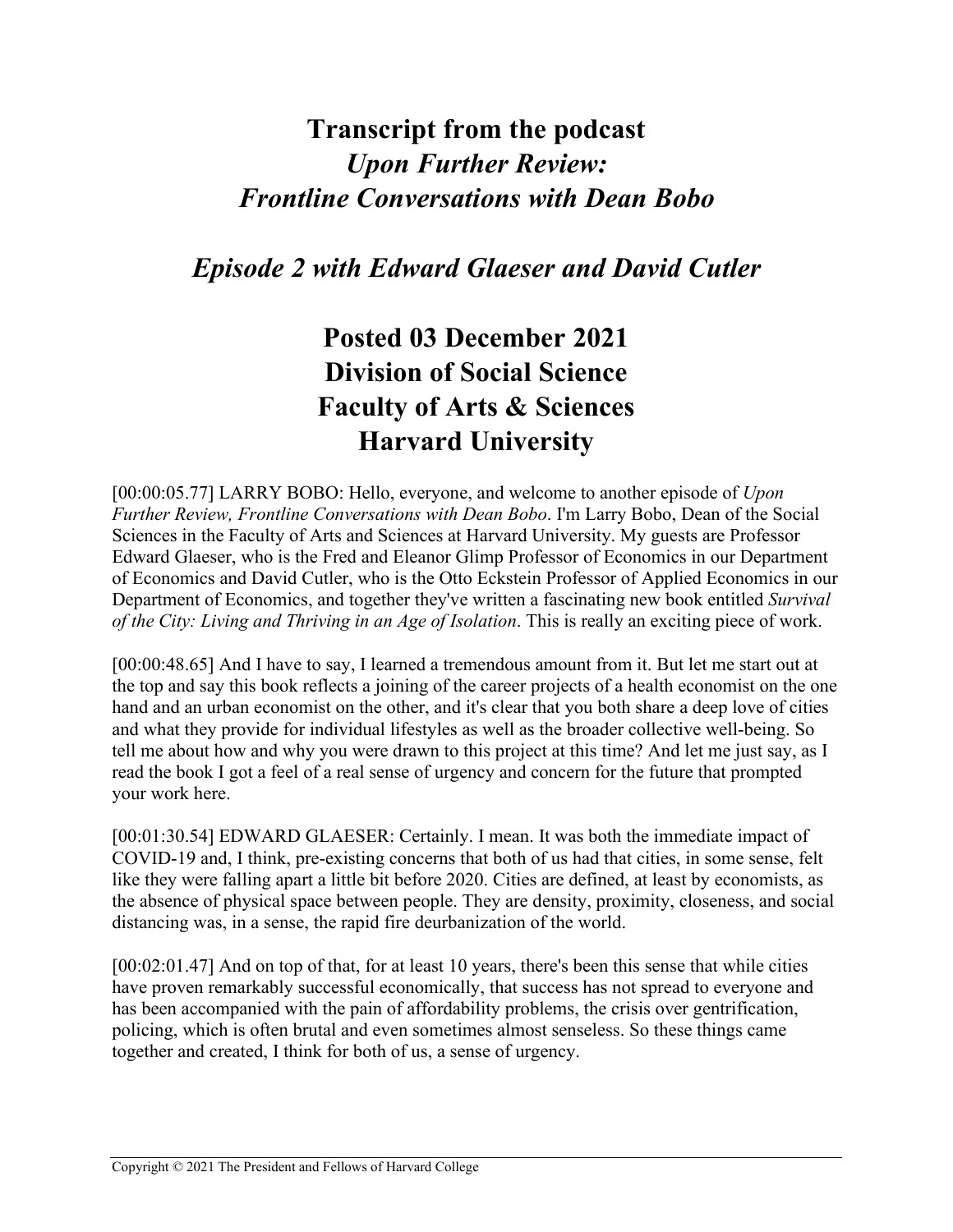[00:02:34.59] DAVID CUTLER: I'll just say, Larry, one of the things-- all of us are fortunate in that we have positions where we get to spend our time thinking and doing research and teaching and so on. And sometimes we do it to students in a class, and then sometimes we say I want to teach and I want to think. I'm going to share that with the public at large. And so we're just blessed to be able to do that, and maybe some of what we do here can spark some discussions, obviously at Harvard, but around the country, around the world. And if so, that would be a good thing.

[00:03:08.84] LARRY BOBO: Fantastic. Just fantastic. Let me draw out one further aspect of this now. I gather the two of you have collaborated on some work in the past, but what was exciting about this merging of health economics and urban economics? And if I may, were there some challenges in bringing you two together for this project?

[00:03:32.08] EDWARD GLAESER: Well, we've worked together for almost 30 years now. So we worked on segregation in the American city in the '90s, we worked on obesity in the 2000s, and we had been working on a paper which is now out on opioid overdoses, the rise of these opioids in the last five years. So this is an old collaboration and I think, at least for me, it was a particular blessing to reconnect with David during this time of social distancing and it's great to have an old friend who it's easy to work with. And obviously it's not-- we don't agree on everything, but I'll let David say the things that we don't agree on.

[00:04:10.90] DAVID CUTLER: So there is plenty, just in terms of general predisposition towards the world. I tend to be a little bit more activist, Ed tends to be a little bit more libertarian about it. As we were writing things we kept going back and forth about things like if big banks needed less space in an urban area, was that going to be bad, was there offsets that would be good, and so on. I never did convince Ed that he should be a fan of single payer health care.

[00:04:38.41] So there were lots of those discussions that went back and forth, but I would say I certainly learned an enormous amount and the way that-- just to come back to our job as academics, the way I often learn the most is by talking with people who do not study the same thing I do, who really come with very different perspectives and say, isn't it difficult that we don't have answers to this sort of question? And so it's really-- behind all the disagreements are just this fundamental sense of being forced to think through these issues and trying to explain why you think something happens the way it does or something could happen better if we did it differently.

[00:05:21.16] LARRY BOBO: Yes, that's terrific. I think, as I said at the outset, there was a feeling of urgency to the project and I know that feeling of urgency is, in many respects, tied to the core problem of the book in many ways, which is how we manage a response to the COVID-19 pandemic. But before I turn to some more detailed aspects of the book, why would that worry about the pandemic bring you two to a deep concern about the future and fate of cities, if I may?

[00:06:00.59] EDWARD GLAESER: Contagion has long been a companion of urban life. We get sick from being around other people a great deal of the time and so it's a very natural reaction to a pandemic to want to separate yourself from other people and even to want to head for the hills. Moreover, there was a lot of worry, and there still is, that this thing that we're doing right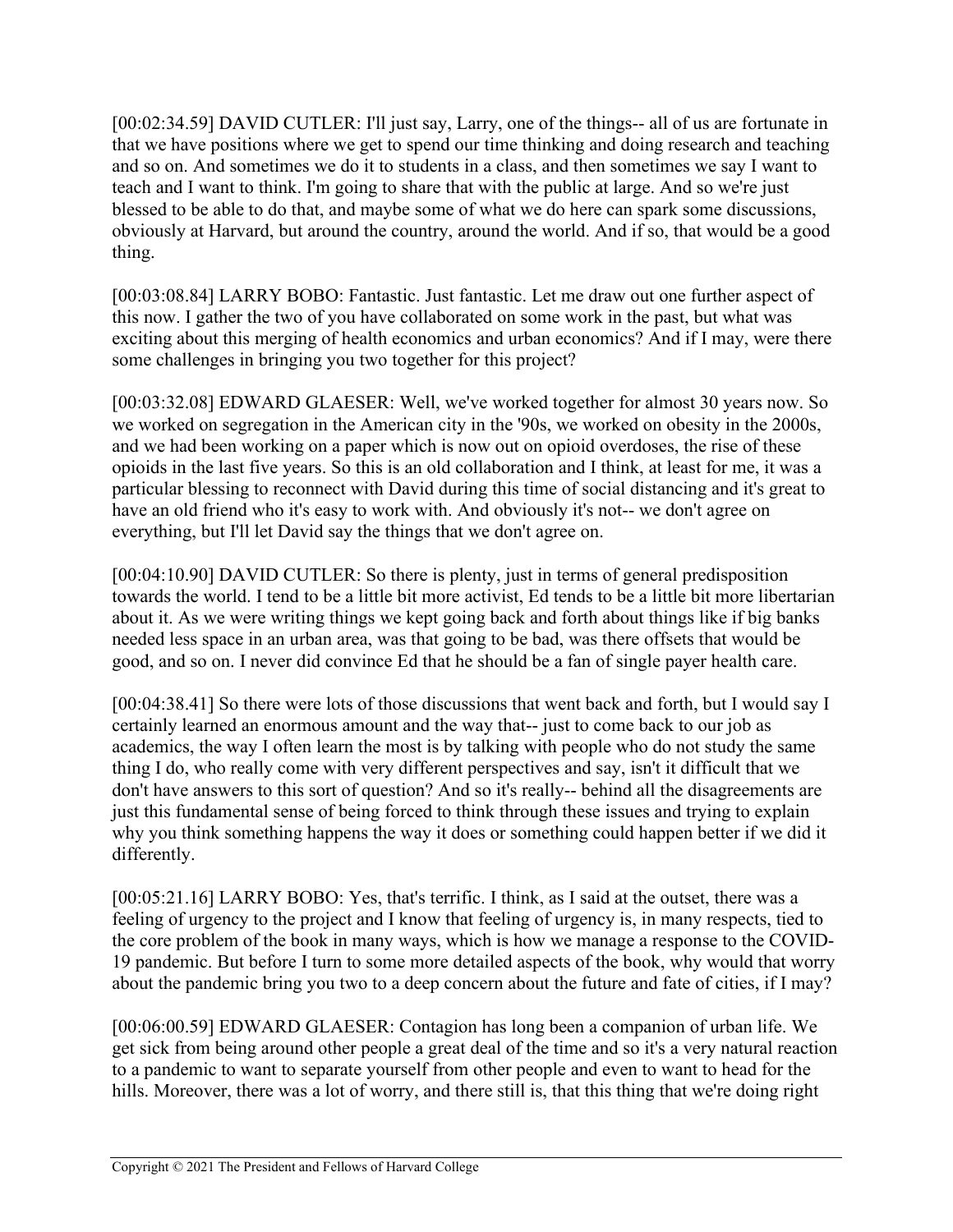now, connecting remotely over Zoom, will come to replace face to face contact and the cities that enable that contact. So I think there's sort of these two threats that are bubbling around both the disease directly and the associated risks with remote work.

### [00:06:38.42] LARRY BOBO: David, did you want to add?

[00:06:40.22] DAVID CUTLER: Well, I was going to say the scare scenario is not that we'll all go back to rural living, because we're not going to go back to rural living. The scare scenario is that we're so afraid of pandemic disease that we set up enclaves. That rich people live in one area and it's gated and only certain people are allowed in and so on, and middle income people get a different area which is less well guarded and protected and so on.

[00:07:02.19] And then lower income people get what's left. And that would be a huge shame for society. You certainly see it in some lower income cities around the world where it's very extreme that way. And so I think part of the urgency is that we have to figure out how to let us all live together, because living apart is not going to be very good.

#### [00:07:23.54] LARRY BOBO: Yeah.

[00:07:24.71] EDWARD GLAESER: And a policy that relates to this that was being pushed in the middle of the pandemic by the mayor of Paris and many other people was this idea of 15 minute cities, which often have rolled up into it things that are attractive, pedestrian space, relaxing zoning that enables more stores, cafes to be interspersed with residential life. But if you think about it, carving up a metropolitan area into 15 minute cities is the last thing we should be doing.

[00:07:49.86] I mean, that's a world of elite, privileged neighborhoods and ones in which kids are going to grow up essentially cut off from the economic mainstay of the city. So another word for 15 minute cities is segregation, and it's something that we should really be, I think, very, very, very doubtful of.

[00:08:11.87] LARRY BOBO: Very wary about it. Absolutely. So let me turn now to the three big types of themes you two set out at the beginning of the book. And I'm going to kind of use my words here, in some respect, more than your own. And essentially you suggested first in order for cities to beat back the crisis of something like the COVID-19 pandemic, they really must be well governed, mindful, and effective in addressing the well-being of everyone, not just the few or the elite.

[00:08:42.26] That secondly, in order to survive, cities must be places where people can flourish, where there are real chances to innovate and experiment, to move ahead, indeed, to experience social mobility. And especially not encounter such steep regulatory constraint or hard edged state policing practices that end up driving wedges or cleavages into the population that create clear, protected insiders or winners on the one hand and extruded outsiders or losers on the other.

[00:09:22.04] And then thirdly, we have to adopt a kind of learning posture, an information and knowledge based approach that relies on science, but a science that is also honest about its own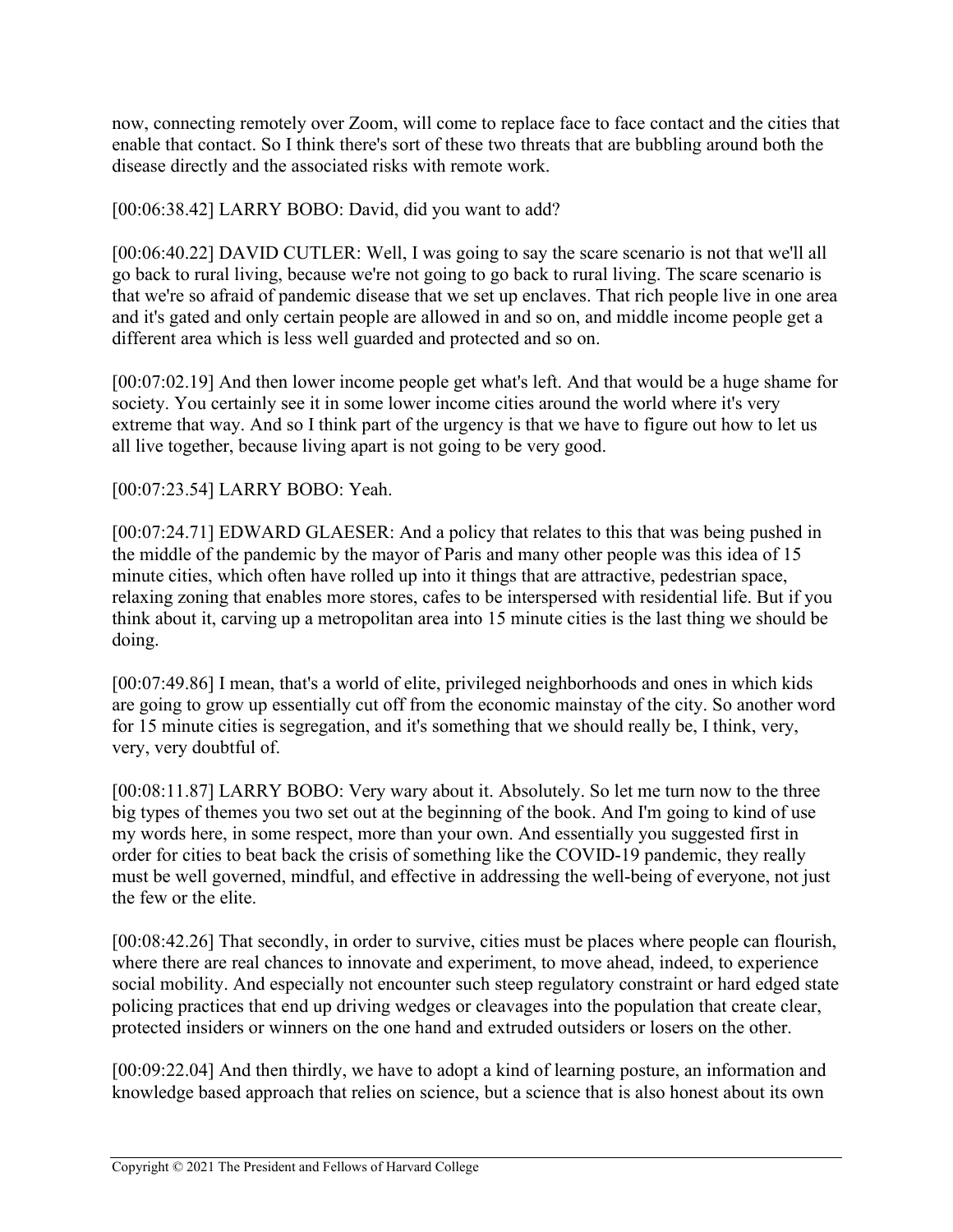limitations. So tell me a bit about how those three themes weave together your analysis of COVID-19 and the survival of the city.

[00:09:46.32] EDWARD GLAESER: So we were, I think, struck, above all, by the failure of our governments to be effective guardians of our health. We were struck by the fact that we spend so many trillions of dollars on health care and we ended up with this disaster. We were struck simultaneously by the fact that our governments seemed weak, in part because they weren't learning, because they weren't thinking about this as a knowledge problem the way that they were, for example, in New Zealand. That they didn't think that we had to test the asymptomatic, for example.

[00:10:25.02] And so we were making reopening decisions based on hope rather than based on some degree of knowledge. And finally, we were struck that our governments seem to be much more focused on the needs of an elite few rather than taking care of outsiders. In the early days of the pandemic, the biggest outsiders were the nursing home residents. They were the people who were the biggest victims. And if you think about the single most obvious error that our public sector made during the early months of the pandemic, it was not to protect the nursing homes.

[00:10:56.00] Many other things are debatable, but that one was just a catastrophic health event. And so that naturally leads you to, at least leads us, to thinking that we just need to have an open discussion about how our shared strength, how our public sector requires the kind of muscles that it needs to provide protection and opportunity for ordinary people.

[00:11:18.88] DAVID CUTLER: One of the themes that I guess really resonated with me-- I mean, they all do, but one that really resonated with me is the idea that for many problems we know some of the answer. You know? So how do you protect us in the case of pandemic? We kind of know the answer. And is it a good or a bad idea to lock up millions of young predominantly African-American men for nothing more than looking the wrong way or walking the wrong way or something? We kind of know-- we absolutely know the answer.

[00:11:47.47] But the competence to carry out what we need to do is often limited. And so a big theme to me is that we need government that obviously has vision, but that also has confidence to do the things that we need done. And this strikes me as a moment in history where actually doing what we know how to do is as important as coming up with new answers. That's not true about every social problem.

[00:12:10.99] For example, on climate change we really need to develop better batteries and better solar power, and those are scientific engineering type issues. But on things like how do you do contact tracing or how do you do testing of asymptomatic people so that you can observe the spread of disease, those are things we do know how to do and we just need to be able to do them right all the time.

[00:12:34.15] LARRY BOBO: I got it.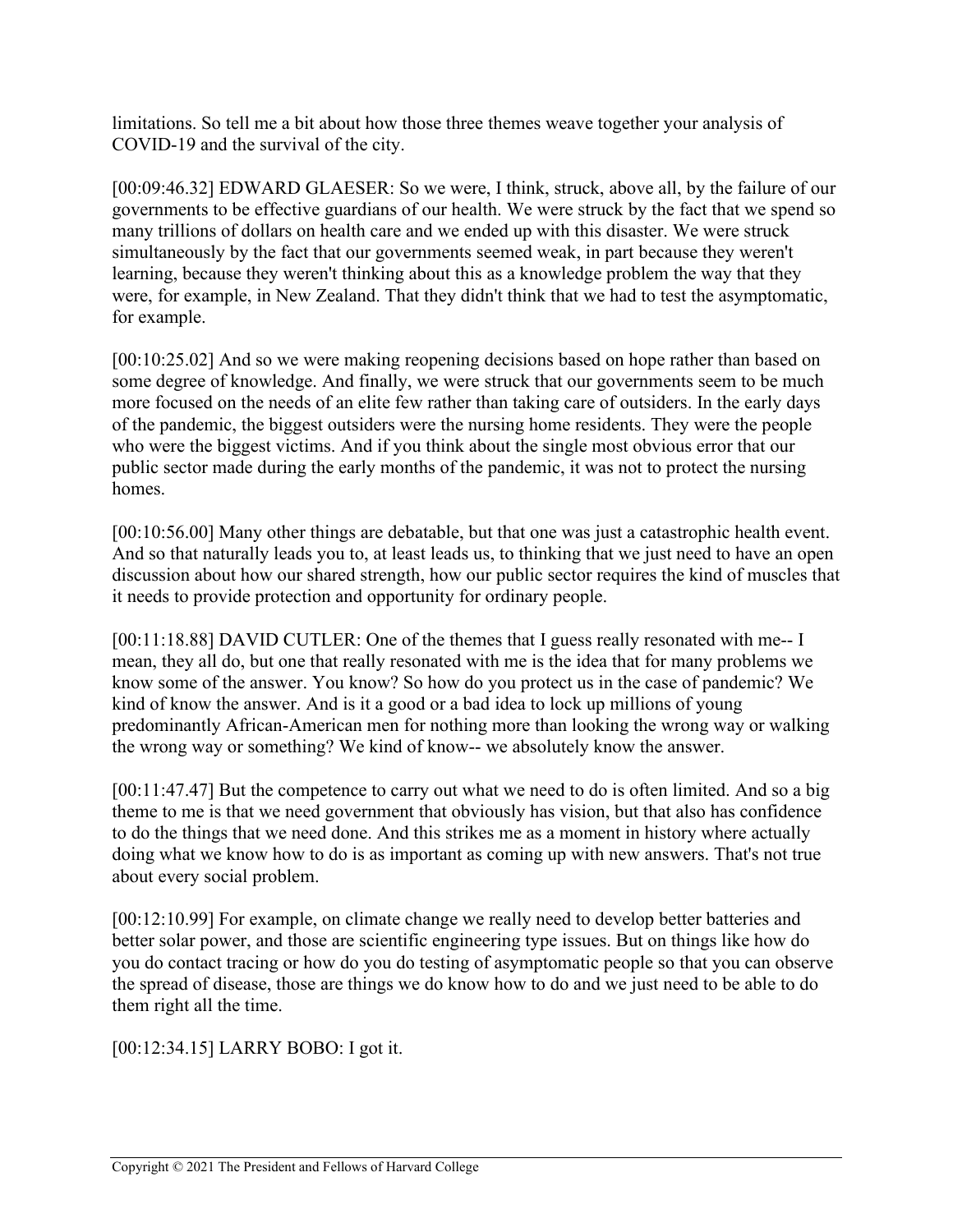[00:12:35.05] EDWARD GLAESER: This is very reminiscent of a mantra I have about city government, which is that capacity is almost always more important than policy. Which just means that the ability to actually follow through, the ability to actually implement something, is often far more important than just having a clever idea.

[00:12:52.78] LARRY BOBO: Let me dig in on a point I think you made a little earlier, Ed. You write at one point, quote, "as long as people have lived in cities, they have battled infectious disease." And the book is truly replete, especially in the early chapters, with examples of pandemic spread and the rise and fall, or in some cases, resilience of cities.

[00:13:16.90] So what are the key historical cases that inform your thinking about how cities today should more effectively plan for and address a global pandemic like COVID-19? Because, of course, we are at the risk of more variants emerging and other new pandemic threats in the future. So to look back a bit, in what sense do major events in human experience like the Black Plague or the spread of cholera teach us about dealing with serious contemporary health threats like COVID-19?

[00:13:53.83] EDWARD GLAESER: Great. So the first point I think I take away from the history is that the impact of plague, like, I think all natural disasters, is mediated by the strength of civil society when the disaster hits. And I think for me at least, the plagues that make that point are the plagues of antiquity. So if I think about two fairly catastrophic plagues, the plague of Athens, which is our first well documented urban plague in 430 BCE-- really destabilizing for that city, which had been really a magical place for human creativity.

[00:14:28.70] Just a magical place for showing all that cities can do to hyperpower human imagination. And yet, because the plague strikes at a moment when they are at war with Sparta, it ends up being quite destabilizing. Athens does soldier on for another quarter century, but it never really attains its former glory and it sort of merges-- descends from being maybe the New York City of the Eastern Mediterranean to then being, I don't know, maybe the New Haven. Even worse--

[00:14:57.07] LARRY BOBO: I like that comparison.

[00:14:58.54] EDWARD GLAESER: Even worse would be the plague of Justinian, 541 CE, which strikes during this moment in which the Emperor Justinian is trying to reimpose the Pax Romana on the Mediterranean world. And just as he sends his Belisarius off to reconquer North Africa and reconquer Italy, Yersinia pestis, the Black Death, makes its first appearance on European shores and it is devastating. Pushes things over the edge.

[00:15:24.34] By contrast, the Antonin plague, which strikes in the second century during the era of the four good emperors-- you know, this is the time that Gibbon extolled as being the happiest time in human existence. Yeah, it's a human devastating event. It's a human catastrophe. But it doesn't rock society in the same way. And we have to ask ourselves, the disease that hit in 2021, where were we on this spectrum of resilience versus weakness?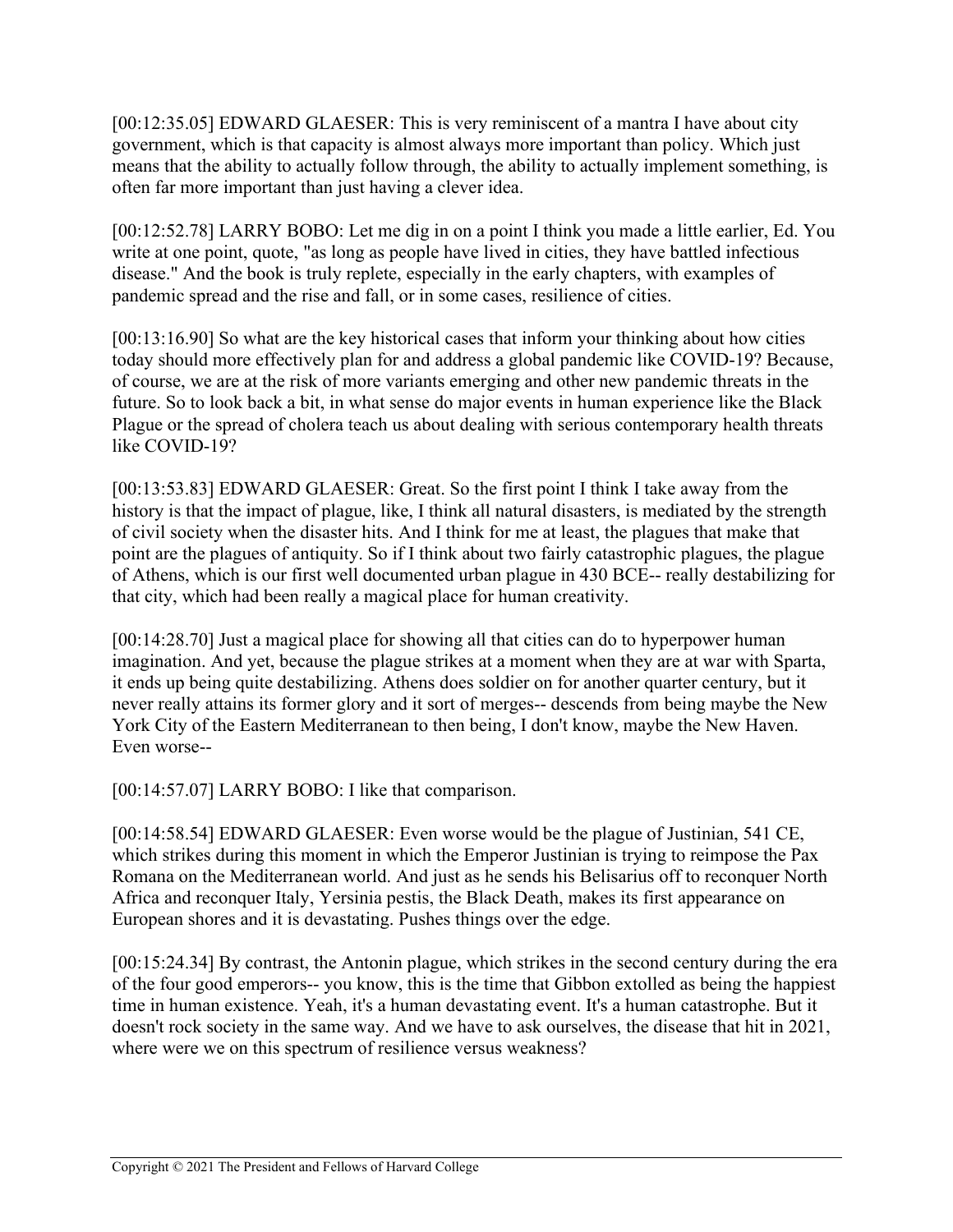[00:15:51.13] And I think at least for us, it felt as if we were far less resilient because we were far less united than we had been, let's say, 20 years ago when the terrorists hit the Twin Towers. In terms of urban responses, for me at least, and I think for David as well, it's cholera. Cholera is where you really see these cities come to the fore. And the early 19th century is this period of sort of proto-globalization where connections across continents are enabling diseases, typically to move from tropical areas to non-tropical areas. That's not necessarily the pattern throughout history.

[00:16:24.46] Of course, Europeans brought smallpox and measles to the New World, killing millions, and we may have had many other plagues that went to the tropics from Europe that just weren't documented. But both cholera and yellow fever emerge out of tropical areas. They come to the cities of the Eastern seaboard and you get this really hinge of history where pretty much prior to 1800, all the governments did was kill people in terms of their main activities. Right?

[00:16:51.79] You know, we remember Frederick the Great's delightful letters to Voltaire, but his main job was conquering Silesia from the Holy Roman Empire. That was his main-- from the Habsburg. His main job was conquest. But then all of a sudden in the 19th century, cities came together and often it's from the bottom up. It's people like Dr. Stephen Smith, who does this absolutely careful scrutiny of the hygienic problems in New York's poorer neighborhoods that builds the public case for really massive investments in public health.

[00:17:21.85] I mean, David's old work, which found huge positive effects of water infrastructure on mortality in the 20th century, the work of our colleagues Marcia Olsen and Claudia Goldin shows that sewers then complemented the clean water to create great added health. This was unbelievable, expensive undertakings, but unbelievably effective. And they, to us, show a model of what cities can do when they're struck with plague to actually come together, invest, and make sure that urbanization can continue without that threat of contagion.

[00:17:53.48] LARRY BOBO: So what made that capacity to come together and to make big investments? You point to civil society, but what are the qualities that needed to be in place to knit together a well-functioning civil order?

[00:18:12.14] EDWARD GLAESER: Most of the leaders were reasonably well-educated, so you had sort of an educated system that was starting to work. So Dr. Stephen Smith's a doctor. Stephen Allen worked his way up as a sail maker, so he's actually an entrepreneur. He's the mayor who then becomes the arch advocate of the aqueduct. Stephen Allen, among his most notable features is he was a member of a vast number of organizations that knit New York together.

[00:18:40.22] He led some of them, he joined many of them, and it really is sort of a Bob Putnam feel of like, just the tentacles, the ties are everywhere, and they enable him to build the support for this aqueduct. And I think there's also a sense that they were all in it together, that there was no sense in which they could retreat to an enclave and protect themselves, that a disease that starts anywhere can infect anyone in New York.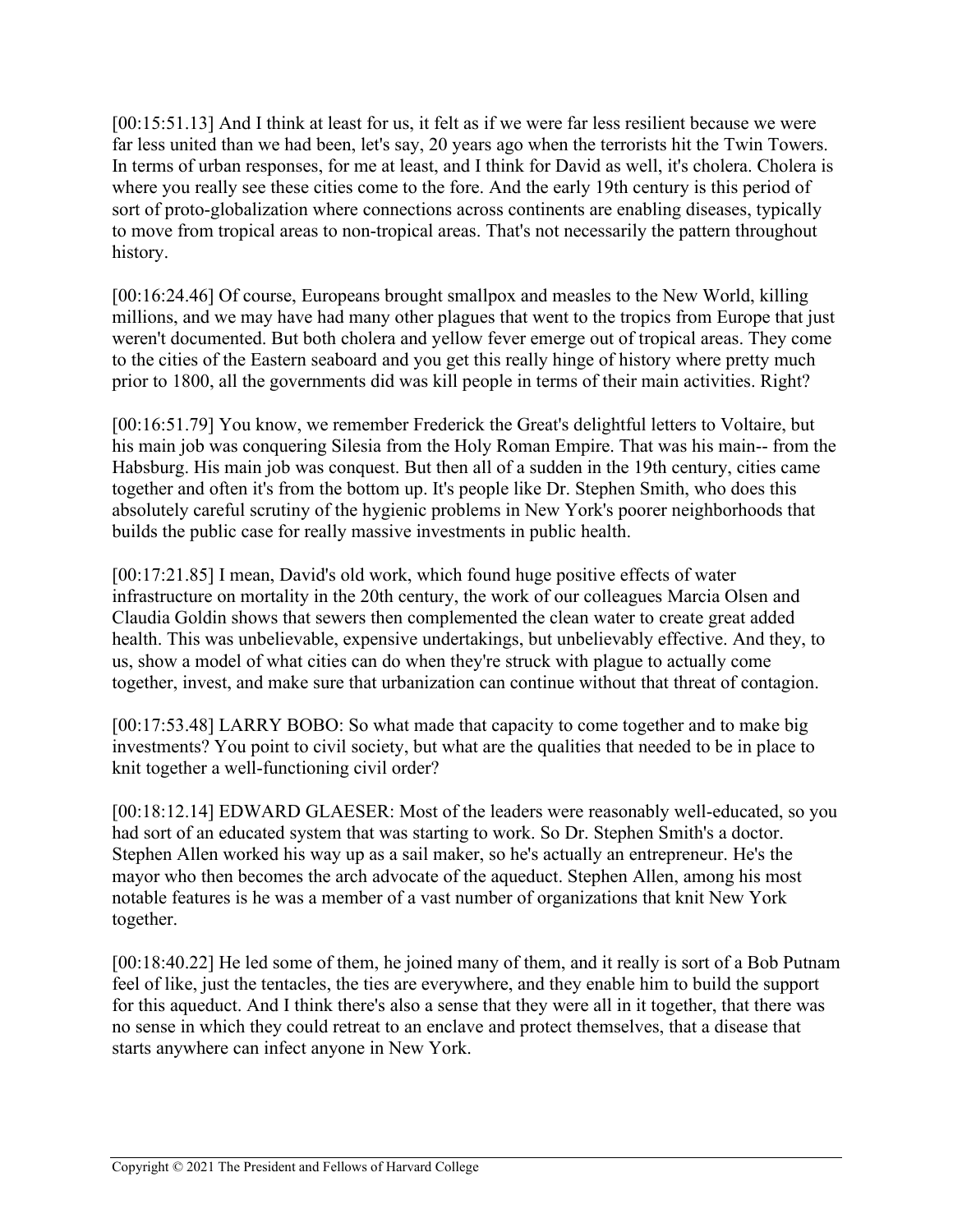[00:19:04.94] And so they really did need to make investments for the whole of the city, and I think that was also absolutely crucial. Let's also remember, it took many years. I mean, it's not as if it happened easily. And just one of the things that I found ironic was that many of the early investments were actually based on a medical mistake, which was the miasma theory of illness. So whereas two big theories going around in the early 19th century contagion, which turned out to be medically right, miasma, which is the disease, comes out of the fetid airs, which turns out to be wrong.

[00:19:38.16] It was really the miasma theorists who were pushing to drain the swamp, who were pushing to build the aqueducts and build the sewers. And it turned out that they got the public health right even though they got the actual contagion wrong. But I think the larger thing that you even learned from that is you just had a group of people who were actually fighting over knowledge and were trying to figure out what was right. And eventually with Dr. Snow in London, they actually did figure out how cholera was spread.

[00:20:00.66] LARRY BOBO: Thank you. Let me shift gears a little bit now. Now Ed, you've spoken a lot about what we think of as, in some ways, the infrastructure of cities, both investments in physical facilities like water purification systems or sewage systems and so on, and the structure of government and the networks there that allow coordinated, effective action as being important to surviving or managing something like COVID-19.

[00:20:33.24] I want to shift gears away from those features of cities as big teeming dynamic physical geographic spaces and governing units to a far more micro individual level approach because part of what you two end up focusing on in the book, though I know this is going to be directed more at David here, is that individual bodies, resources, and vulnerability are also a critical ingredient of the story here, and the likely consequences of an illness like COVID-19. So literally you write that urban living can contribute to making our own bodies less safe.

[00:21:16.80] In one passage you write, "urban innovations include not only art and philosophy, but also the Oreo cookie and the open air drug market, and one might say the Big Mac and French fries too and supersized sodas." So we know that folks, leaping ahead here, who have a variety of pre-existing conditions such as a compromised immune system, diabetes, obesity, who are lifelong smokers, faced a much greater risk of severe illness and death in connection to COVID-19. So thinking about that nexus of concerns, how does your analysis then link individual health and health related behaviors to cities in the management of pandemics?

[00:22:10.14] DAVID CUTLER: Yeah, it's a fascinating issue. I think what it says is that we're only as safe as the least-- we're only as healthy as the least healthy among us in an era of pandemic disease. One of the interesting things about COVID-19, of course, is that it was originally spread by higher income people moving around the world in and out of Wuhan China. The strain on the East Coast likely came from Italy, from vacationers in Italy, and came back.

[00:22:35.19] The first big outbreak in the US was in Westchester County, a very well-to-do suburb just north of New York City. But then, of course, like everything else, it became concentrated. Deaths and illness became concentrated in lower income populations. If you look at New York City, which we spend some time looking at in the book, the more dense areas of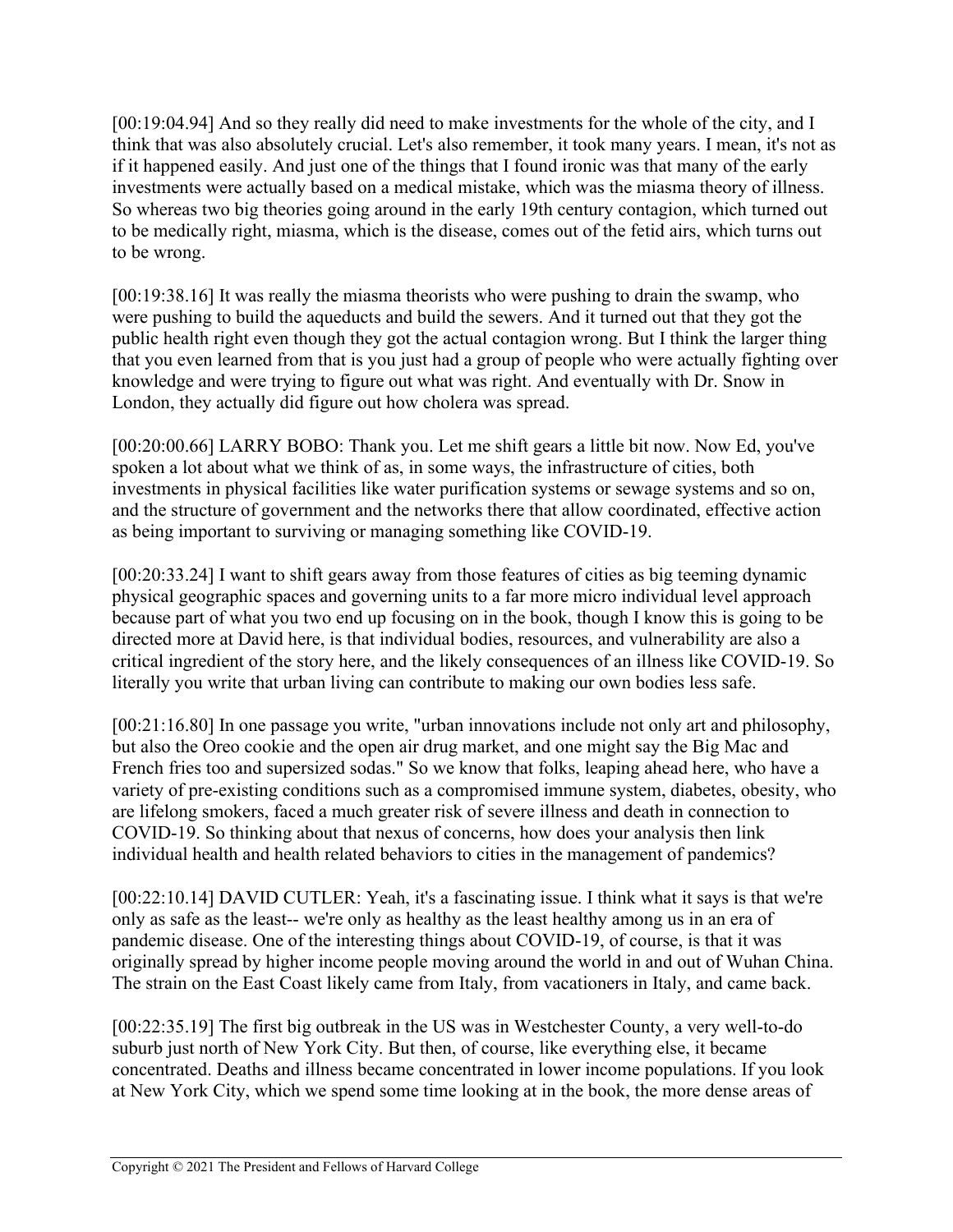New York City, particularly in Manhattan that tend to be fairly wealthy, actually had relatively low rates of COVID deaths.

[00:23:02.22] And the reason is that people could stay at home. That's where people could Zoom to work. Zoom's not a full substitute for going to work, but it's certainly a remedial subsidy. People didn't have to ride the subway when they wanted to get out, they could go in cars and other transportation. And the areas of New York City that wound up being the least healthy are the areas in the Bronx and in upper Manhattan and Queens and so on where health has always been poor, where people live in crowded environments, where they're multigenerational housings, where people are taking public transportation, where there are high risks of preexisting illness like diabetes and obesity.

[00:23:45.51] Those matter for COVID-19. Other things like smoking will matter for other respiratory diseases. Unsafe sexual contact matters for the spread of HIV, sharing needles matters for the spread of HIV. So it's not just one risk factor, it's anything. And I think what this says is that when we think about cities and we think about the health of cities, just like a century ago, as you were talking about and Ed was mentioning, we had to think about cholera and water supply and if the water is not clean everywhere, then nowhere is safe.

[00:24:15.60] Here I think we have to think about the same thing, which is that if there's a part of New York City, of Brownsville in New York City, of Roxbury in the Boston area or Dorchester in Mattapan or Chelsea, if East LA-- if any part of the city is not safe, that puts everyone at risk. And so a lot of what we've thought of as private behavior, how much one eats, whether one smokes, whether one drinks, and so on, we're recognizing that that's more public behavior than we thought. And so we need to think about health related behaviors.

[00:24:47.43] Fortunately we know a fair amount about that. So one of the things that we know very, very strongly is that an immensely important correlate of healthy behavior is education. So people who have more years of education are much healthier. They smoke less, they drink less, they overeat less, they don't use drugs in excess, and so on. So education here is something that we think of as a little bit of a treatment, if you will. It's kind of like a pill in that sense in that it just seems to have all these benefits.

[00:25:18.31] And another thing we talk about is that we are going to have to be better at policing the things that companies can do. So as you mentioned, particularly with addictive goods, once people get started it's very hard to stop. So you can't let someone through false pretenses start an addiction and then come back and say, oh, well, sorry, I guess I made a mistake or now I've stopped doing that. That doesn't work when the good spreads from person-- when the item spreads from person to person or people find it difficult to quit.

[00:25:50.08] So we're going to have to have a more muscular regulatory system that says, you can't just, if you will, introduce a virus into a city or into a population. The virus in this case being a thing that you claim is good for you but is not actually good for you and you really knew wasn't that good for you. So I think on both the education side and on the regulation and monitoring side, we're going to have to be a lot better because private health just isn't as private as we had thought it was.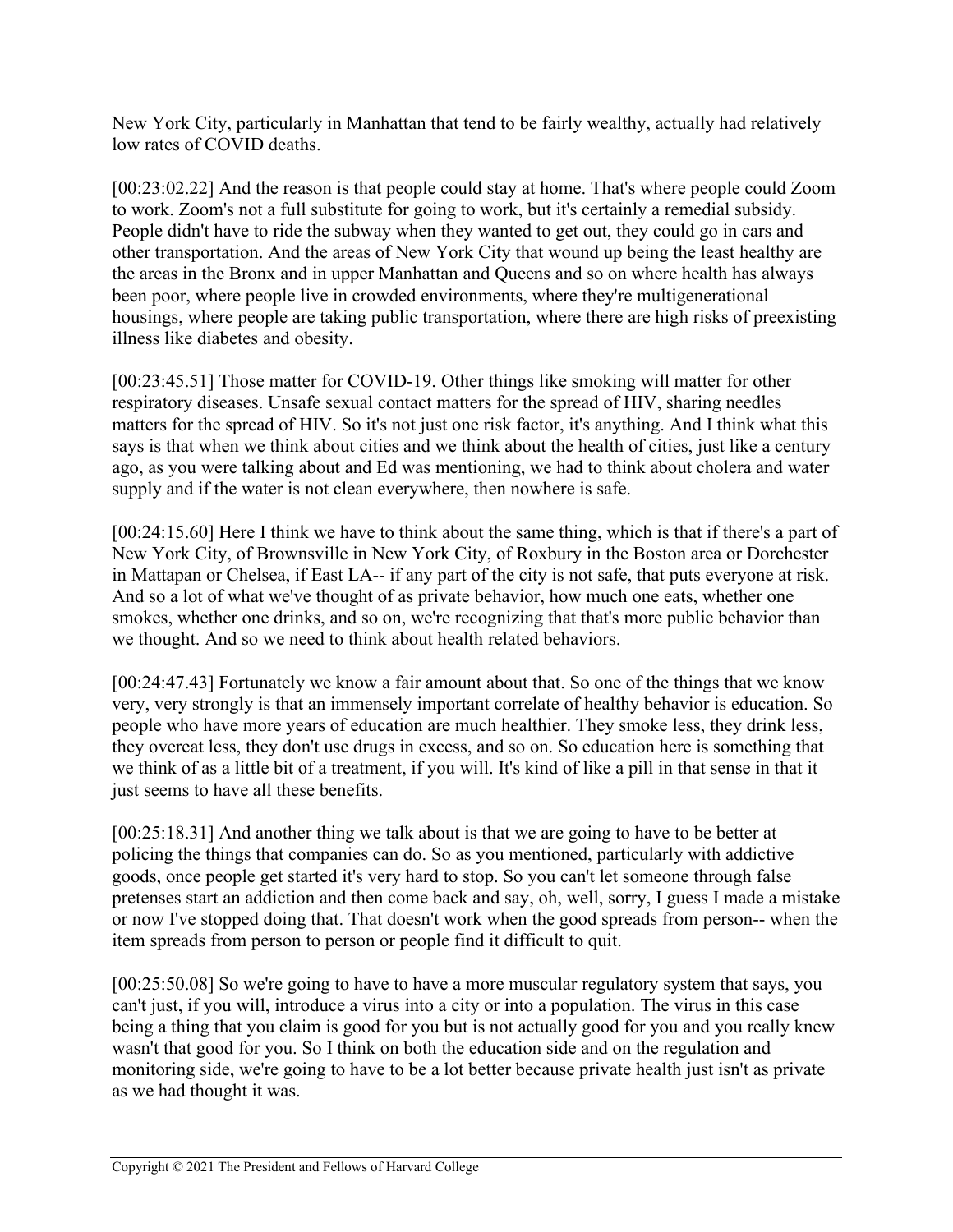[00:26:22.06] LARRY BOBO: Now, there are a whole bunch of features embedded in what you've just outlined for us. So let me try one thing. This is a piece of the book where you don't so much go through the detail of it, but you report on work you've done analyzing social security record data to get a real grip on life expectancy as tied to your placement in particular geographic spaces.

[00:26:48.34] So talk to me a bit about what kind of analytical leverage and power having access to this level of extensive record data allowed and to some of the specifics of the results. I think most people off the top of their head might say, depending on your taste, of course, that the choice between living in Nevada and all the options in Las Vegas sounds far more exciting than those in Utah and what you might find in Provo. But you might tell folks something different, especially if they wanted a long life after the age of 40.

[00:27:28.15] DAVID CUTLER: Yes. The famous example from the economist Victor Fuchs is, of course, about Nevada and Utah, where the weather is similar and the medical care systems are similar, but of course, people live a lot longer in Utah than they do in Nevada. If you will, it's even worse than that. So if you take any big city-- I don't care where it is. I don't care if it's in the US or elsewhere, I don't care if it's a rich city, a New York or Boston, if it's an educated city, if it's a lower income city. I don't care where it is.

[00:27:56.47] Within that city, you will see huge disparities in health. So just to give you an example, in a typical city-- again, this is true of New York, it's true of St. Louis, it's true of Atlanta. Wherever it is. In New York City you can go, say, 10 miles from downtown Manhattan to parts of the Bronx. You can go 10 miles and lose 10 years of life expectancy just living in one versus the other.

[00:28:23.74] Just to give you a sense about what 10 years means, if a lifetime smoker lives about seven years less than a non-smoker and if you cured all cancer in the country, if you got rid of every single cancer death in the country, the average person would live three years longer. So the difference between Brownsville, New York and the Upper East Side is roughly three times every death from cancer.

[00:28:51.64] LARRY BOBO: My goodness.

[00:28:52.24] DAVID CUTLER: So these are just immense differences. Literally you're on the subway for 10 minutes or half an hour and you lose 10 years of life expectancy, and that's true everywhere. And it's true in London and it's true in Paris and it's true in Oslo and it's true in Mexico City and so on. And so that is just-- those are things that we can get from the detailed social security records and we know. Using those and other records, you can pinpoint what's going on. It's not violence.

[00:29:21.43] I mean, there's some increase in violence, but far more is heart disease. Why? Because obesity and diabetes and high blood pressure are untreated and so on and so forth. And so those are things that cities are going to have to-- every city is going to have to figure out how to deal with. If there's maybe any good news, it's that if we now recognize this, maybe we'll all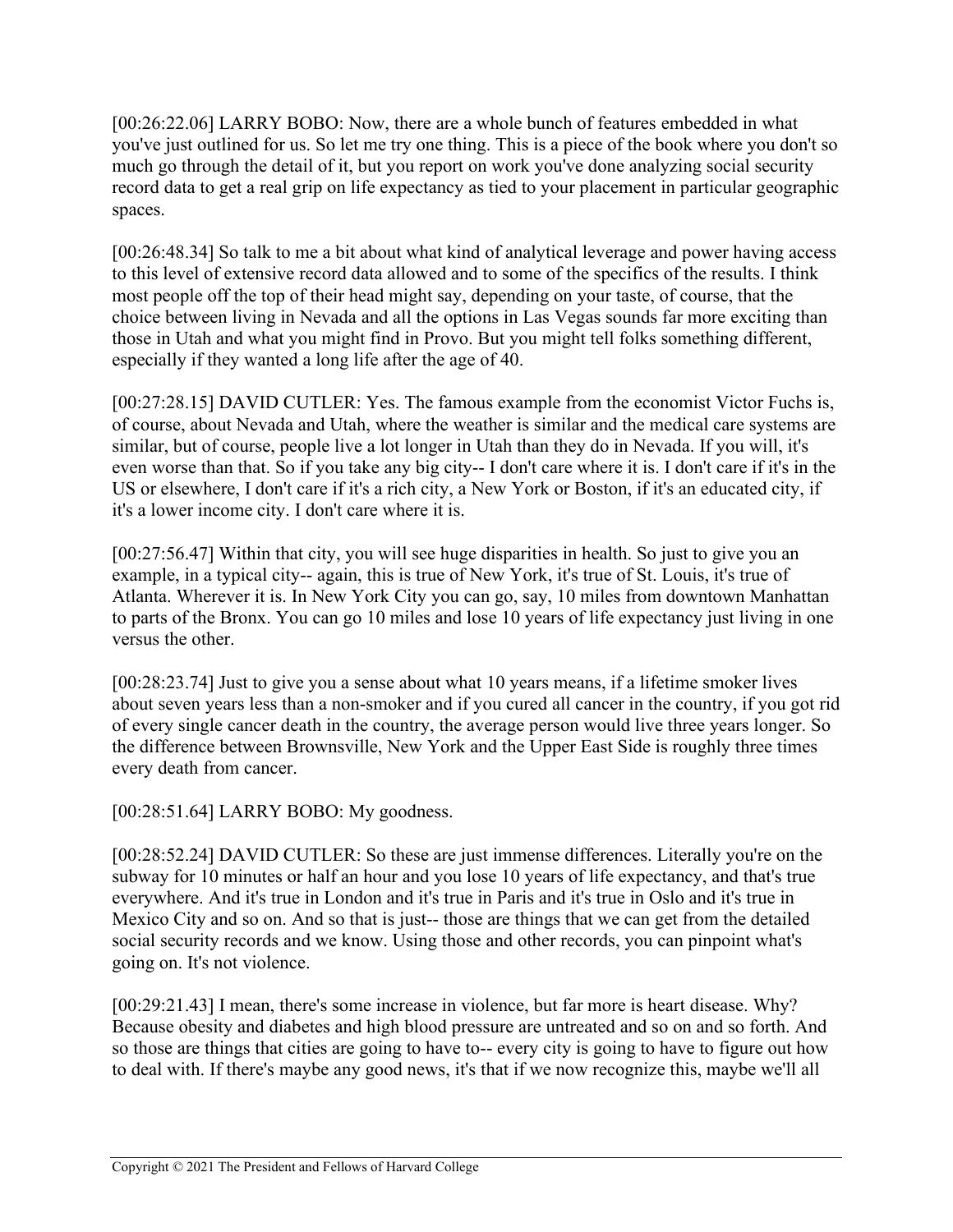agree that, yes, we can devote more resources to that because not just on humanitarian grounds, but on personal interest grounds.

[00:29:48.88] Even if I'm Scrooge incarnate, I still have to care a lot about what goes on in lower income areas because there's no-- what we know is that people mix with everyone in a city, whether you do it directly here you do it second or third hand, everyone is interacting with everyone. And so I want to be safe, I have to think about those.

[00:30:08.46] LARRY BOBO: Yeah. That is just extraordinary. So I'm going to want to come back to this issue of regulation and monitoring, kind of what happens there, because there's clearly a tension, right? Because as you draw out in the book in several other ways, you want cities to be spaces in which entrepreneurialism is really facilitated and people are capable of trying lots of things to try to get ahead, to improve their lives, and sadly, I'm sure in some circumstances, that means marketing harmful things to people that, on the other hand, you're suggesting we ought to be pretty quick to nip in the bud, so to speak.

[00:30:55.98] DAVID CUTLER: Ed accuses me of being the closet socialist. I'm going to let him--

[00:31:01.92] EDWARD GLAESER: You know, it is true, actually. Probably the area in which we have the most divergence is it's not so much-- there are health regulations in which we're exactly at the same place. So for example, the 19th century regulations that required tenement owners to connect to the water system. No problem with that whatsoever. Strongly, strongly endorsed by both of us. It's more the stuff around food that tends to get me a little bit anxious.

[00:31:24.45] The libertarian part of me tends to get a little bit anxious. But I think we should be able, as a society, to be smart enough to recognize that there are things that we want to regulate and things that we don't want to regulate. And I think we both were a little tired of a long standing political narrative, which is it's all about big government versus small government. What we need is better government. What we need is actually serious analysis applied to regulations so that we don't actually impose rules that stymie entrepreneurship in the name of allegedly protecting people's health.

[00:31:57.03] I feel the same way about prison sentences. I mean, we went back to the 1980s and when you look at the things that motivated the three strikes and you're out crusade, these were awful murders. The sex offenders who perpetrated them shouldn't have been on the streets. But the idea that you're going to then draw from that, yes, there are some serial sex offenders who really are unsafe enough that you want to lock up to then say, oh, every three time pot dealer you want to lock up. That's just stupid, and it's the same point about regulation. We should be able to be smart enough to distinguish good from bad.

[00:32:31.29] LARRY BOBO: Absolutely.

[00:32:32.04] DAVID CUTLER: For those who are not watching but listening, I'm in wholehearted agreement.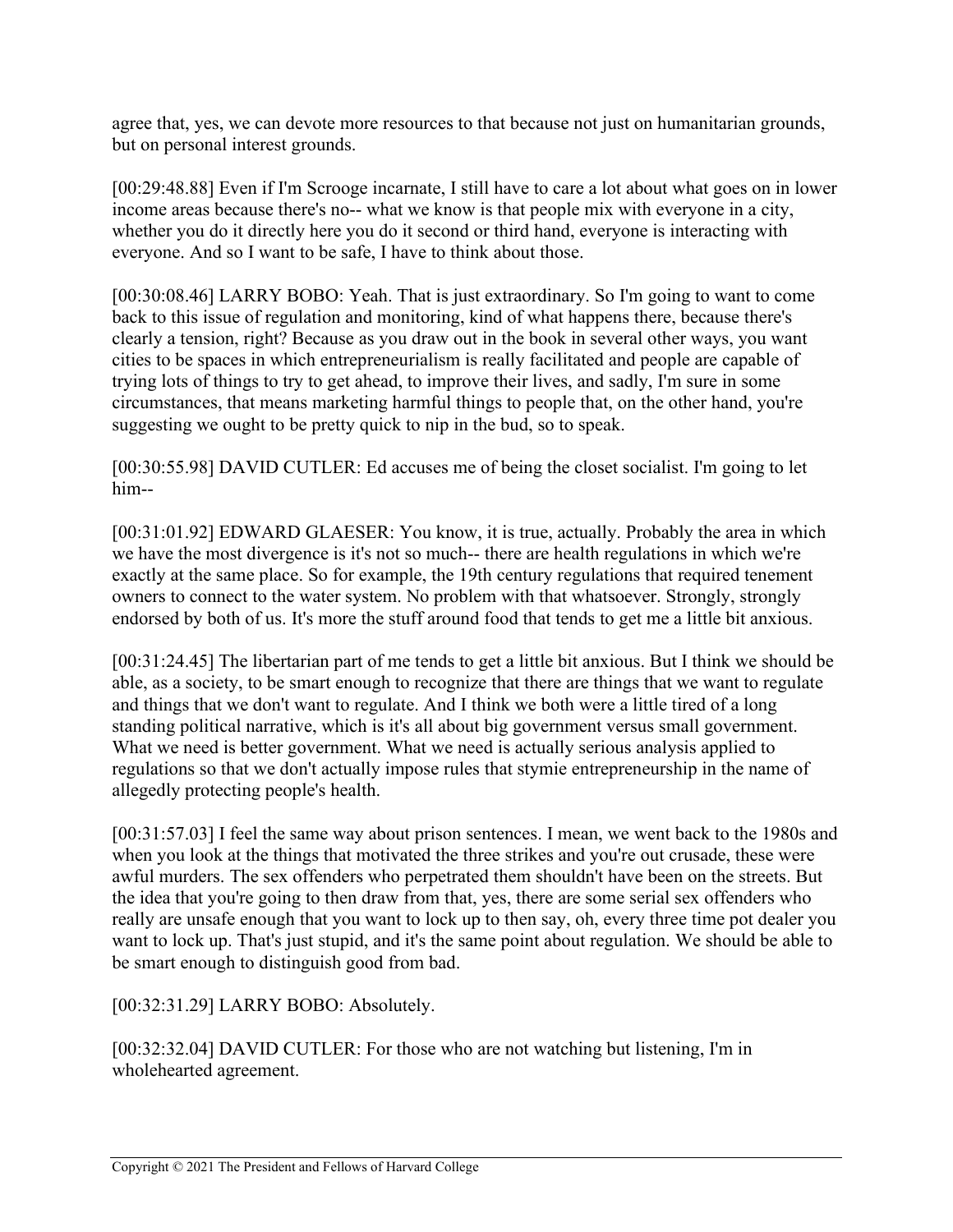#### [00:32:35.70] LARRY BOBO: Very good.

### [00:32:36.42] [MUSIC PLAYING]

[00:32:48.89] Let me shift off of the more individual level, David, that we were focused on a moment ago and now think more at the level of health care systems, our investments in health care, and social policy that guides health care. So the book stresses that the design and investment in health care systems obviously plays a huge role in the likely course and impact of a health challenge like a pandemic.

[00:33:15.62] And indeed, there are some quite striking patterns here you cite to drive home this point where the US is clearly greatly disadvantaged relative to our other modern Western industrial peers. You write, quote, "over 350,000 Americans died from COVID-19 in 2020. Adjusted for the higher US population this death rate was more than double that of Germany or Canada, even though Germany spends one third less than the US on medical care and Canada spends half as much.

[00:33:50.96] The US death rate was literally 33 times higher than the rate in Japan and 50 times higher than the rate in South Korea. Singapore and Taiwan collectively lost fewer than 40 people to COVID-19 in 2020. The city of Lubbock, Texas with one one hundredth of the population of these two countries had 10 times more deaths." Explain this just profound disparity, and one that I really don't think has registered in much of the public discourse about COVID-19.

[00:34:28.52] DAVID CUTLER: They are shocking numbers and even writing them, you can tell from it that even just writing them, the shock that we were experiencing is coming through. I think there are a couple of issues there. One is that the US public health system really performed poorly. In part it was from the top level down, that is the president and the senior leaders of the administration were not doing everything-- were not doing many things right at all.

[00:35:01.97] But also the system itself was slow. It made mistakes. For example, the first tests for COVID were contaminated and it took some amount of time to figure that out, so we weren't doing testing. There was contradictory advice given about some things. It was not clear who was in charge, not clear whether the advice that was given was truly scientific advice or not. One of our big themes in this book as we were talking about is science needs to be done by people who are competent in doing the science, not politically, and so on.

[00:35:38.01] I also think-- so it's specific mistakes that happened. But I think in general, one of the things that comes across to me in looking at it is how grossly underfunded the public health system is. So just to think not just about the US for a second, the World Health Organization's entire budget, its entire budget, is smaller than the budget of Mass General Brigham hospital.

[00:36:04.17] LARRY BOBO: Goodness.

[00:36:04.80] DAVID CUTLER: So it's just the scale of it. And so what happens is literally the public health system hangs by a thread. You know? It's just a very small thing supporting it. And if anything goes wrong, then the whole thing falls apart. So it would be the equivalent as if we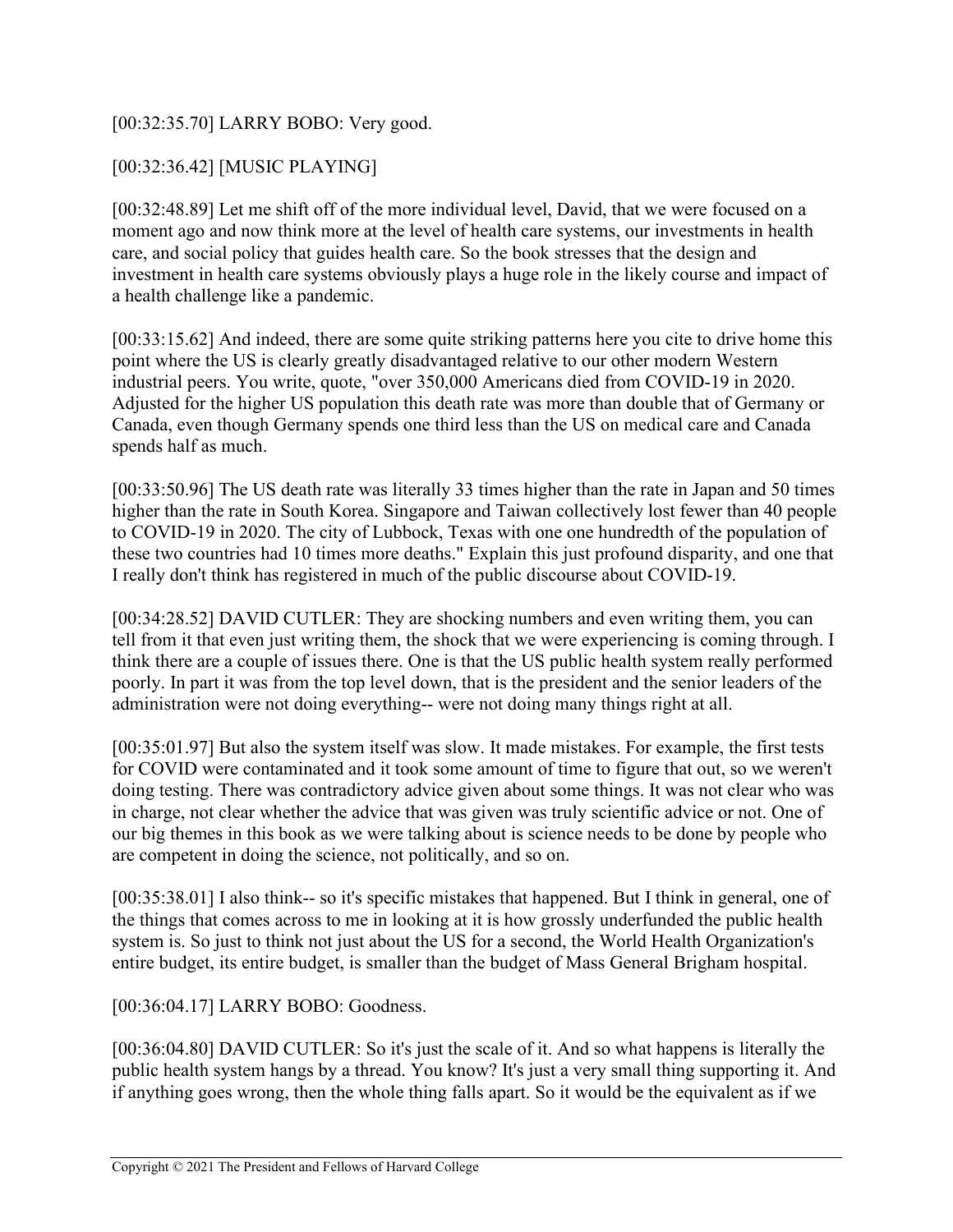had only one hospital that could treat a particular disease in a city. And then if the power went out, sorry you're just stuck. You don't get treated.

[00:36:28.98] Now you hope the power doesn't go out, but still, you got to prep for the power maybe going out. And so what we've observed about our public health systems is that they were not prepared-- not even for the power going out, they were not prepared for a warm day where people wanted to run their air conditioners a little bit more. So part of it is our failure as a society to think about public health that way, and we grew way too complacent because it had been so successful.

[00:36:55.50] We hadn't had any pandemic respiratory infections. HIV/AIDS was-- but we hadn't had a pandemic respiratory for quite a long time. I think the other part, though, is that if you say, why was it so underfunded? What basically happens in medical care in health care is that the medicine part eats up the public health part.

[00:37:16.36] So of the \$4 trillion roughly that we spend on medical care, 95% plus of it is treating individual disease when people get sick and maybe 2% is the public health system. And as the medical care part grows over time, we look for savings. Those savings come out of the public health system because that's the same branch of government and so on.

[00:37:39.45] LARRY BOBO: And so that's where you-- I took out this sentence at one point where you talked about the trouble we have now is that our vast ocean of health care spending needs to do more to deliver health rather than just paying for sickness.

[00:37:55.26] DAVID CUTLER: Absolutely. Absolutely. And one way to think about it is like the car is on autopilot, right? It does what it wants to do and then people pay for it and we never have anything that big. The government pays for half of medical care, so it's close to \$2 trillion and it has very little control over where that \$2 trillion is spent. And so of course you wind up with spending in some areas where you don't need it and not spending in other areas where you do need it and trying to do things at the margin.

[00:38:23.04] And as we talked in the book, it was perfectly designed to give that answer. So it's perfectly designed to do that, but it's just terrible because it now then means that in a pandemic we can't afford to do what we need to do, we're not prepared to do it. The medical system is all out of whack. So it's sort of a structural problem as well as specific failures in this pandemic.

[00:38:46.74] LARRY BOBO: Let me shift gears to two other domains of issues that we have touched on in small ways in earlier parts of our discussion here. One concerns the basic changing organization of work and the economy and its implications. So you provocatively titled one chapter of the book "Do Robots Spread Disease?"

[00:39:07.92] And at one level I'm tempted to ask, why is that the question? Really, what is it about the transformation of economies from agricultural labor systems to large scale, often urban industrial manufacturing platforms to now an increasingly service oriented economy that affects the risk, the manifestation and dynamics of a pandemic like COVID-19? And I guess, maybe Ed, this is more your bailiwick here.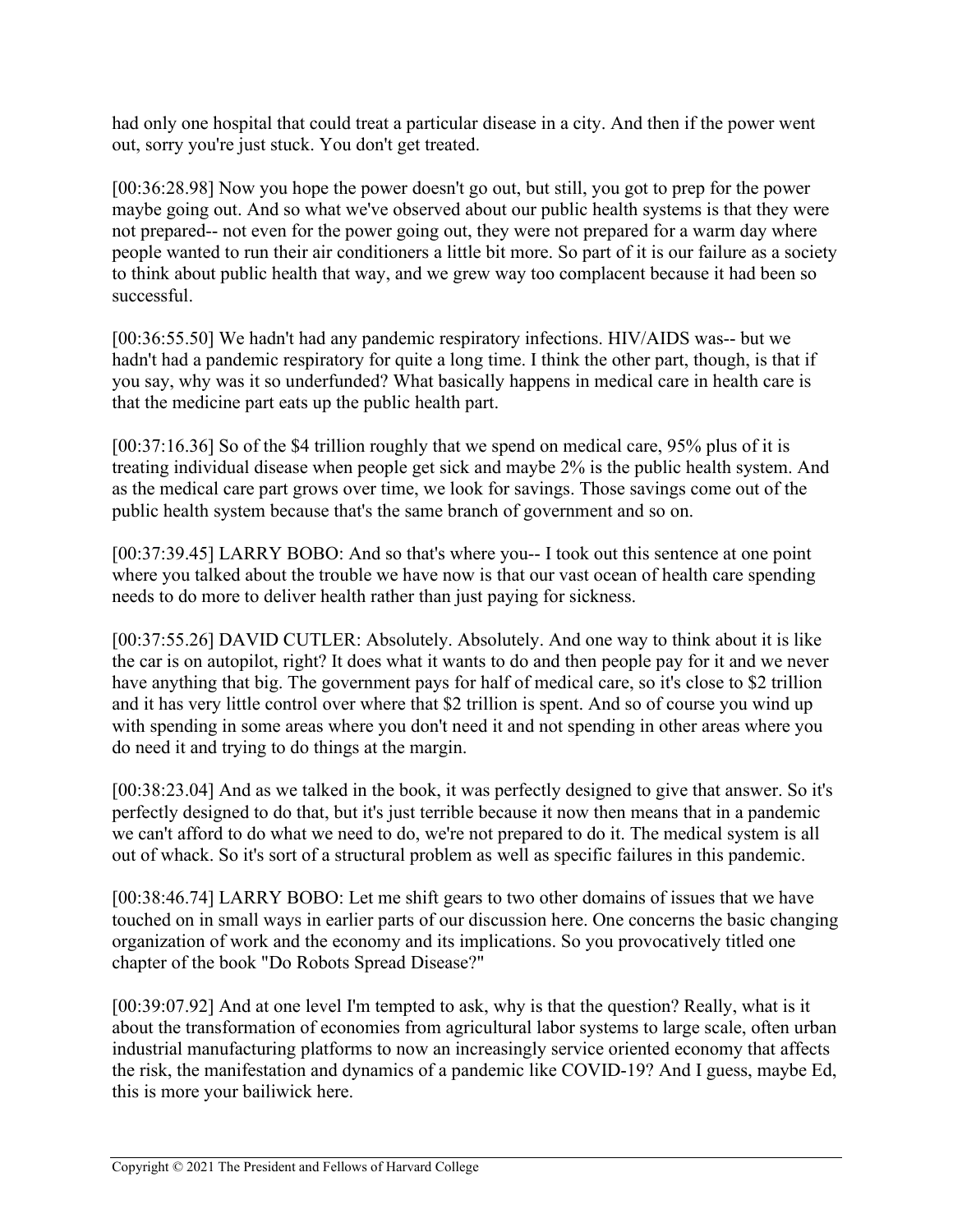[00:39:37.56] EDWARD GLAESER: So it both relates to the spreading of the disease and it relates to the economic impact of the disease. So if we think about the Black Plague experience in Europe in 1350, it's a demographic disaster. Perhaps a third, perhaps 40% of Europe dies, but it's not an economic disaster for those people who survived at all because in an economy marked by subsistence agriculture, wealth is determined by land per person.

[00:40:06.46] And when the number of people shrinks radically, [land per] person goes radically up, and consequently wages got bit up massively. And in some sense, there's at least a hypothesis that the rising wages of the late 14th century fueled the demand for luxury goods, which gave us the burst in urbanization in the 15th century, which gave us the Urban Renaissance. Flash forward to 1918, 1919 when we moved into an industrial economy-- and it's really the work of Chicago Federal Reserve Bank economist Francois Velde which provides our best fine grained picture of this-- it's a shock to the industrial economy when pandemic shows up.

[00:40:44.97] The influenza epidemic certainly shuts down coal mines, it shuts down factories, but they recover remarkably quickly, partially because no one stops demanding an icebox because of influenza. No one stopped demanding a Model T Ford. And when it was safe for the factories to start producing again, and even when it wasn't safe, they were making Model T Fords yet again. And so the economy recovered really, really quickly.

[00:41:11.37] Now, we saw the same resilience in demand for durable goods during the COVID-19 pandemic. In fact, we had a durable goods boom during various points in the pandemic. But what had changed over the last 100 years was that automation and outsourcing meant that those factory jobs had largely disappeared. And America, although it remains an industrial powerhouse, it does so far more often with machines than with human beings.

[00:41:37.54] Whereas for less skilled Americans, for less skilled people throughout the world, they have found the ability to serve a latte with a smile is an employment safe haven despite the disappearance of those factory jobs. And yet, those jobs, those urban service jobs, 32 million of them in the US before 2020, one fifth of the employed labor force. Those urban service sector jobs can disappear in a heartbeat when that smile turns into a source of peril rather than a source of pleasure, and that's exactly what we saw during the early months of the pandemic.

[00:42:08.08] The incredible shutdown of small businesses in the US, the incredible dislocation of our whole urban service economy, and that's not even over. We feel very much when you walk around many downtowns, the disruption continues. The biggest one is actually the business travel sector, which is still very, very much not back to normal and may well never recover back to normal. But really, the evolving nature of work has made us more vulnerable to disease. And of course, there's the other part, which is, in fact, our triumph over disease made it possible for us to change the way we work. Right? And that's been true as well.

[00:42:44.35] LARRY BOBO: Yeah. Let me go to the other big remaining category of analysis here and then try to get some big general observations out of this. At many points in the book, you talked about tensions between the status of insiders and outsiders-- winners, in effect, and losers. And in a way I want to put the question in this way. So how do the story of the community of Boyle Heights in Los Angeles and the murder of George Floyd in Minnesota play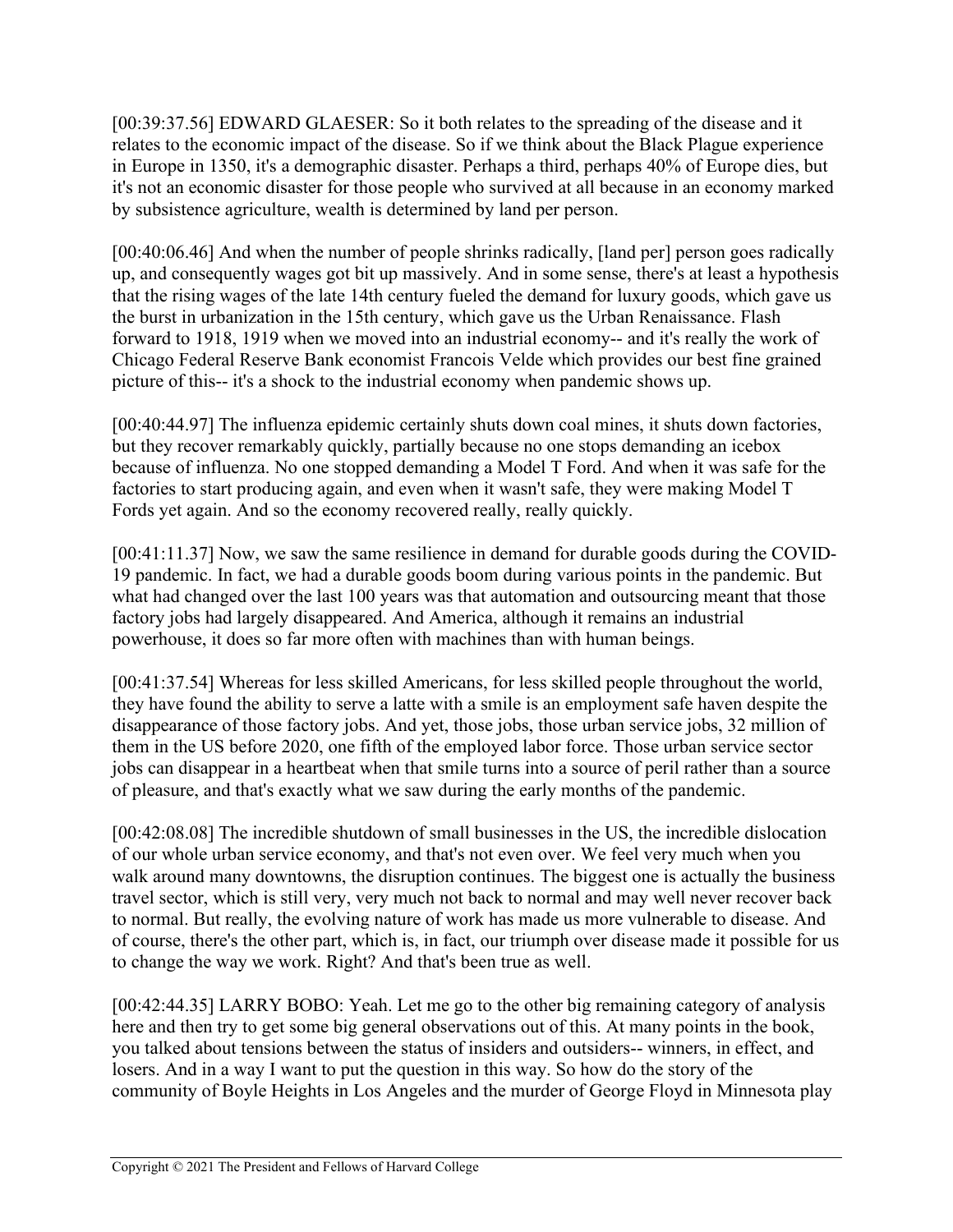into the dynamics of our collective capacity to respond to pandemics and maintain a flourishing city life?

[00:43:24.53] EDWARD GLAESER: Well, we saw it certainly after the Floyd protests, which were both understandable and they didn't seem exactly what should be happening in a healthy community that was focused on protecting themselves from pandemic. And by that I mean that it's not that I have any problem with the protesters who went out themselves, but rather there shouldn't have been the reason to protest to begin with. There shouldn't have been a wound like that ran through America's urban life and has run through it for far too long.

[00:43:53.36] Now, the background for that was the fight against crime in the 1980s, and that was a fight that was a very important one for cities. I mean, certainly I remember the New York City of my childhood. I went back and gave an address at my high school a couple of years ago and I was reminding them that murder rates were many times higher, and one of the signal events of my sophomore year in high school was the triple murder that occurred in the hotel right across the street from the high school where I went to school. Just a very different New York.

[00:44:21.46] But those urban successes have been done at a fearsome human cost. It's been done at the cost of imprisoning or incarcerating in different ways millions of young men and treating other millions of other young men with a great deal of brutality. In that sense, we have protected insiders. We protected people who were frightened of crime, but we've done so by imposing fearsome costs on outsiders.

[00:44:46.24] In the case of housing, which is really where I came to this, throughout most of American history, it's been pretty easy to build housing. Not because we were being necessarily charitable to outsiders, but because we didn't have a lot of rules and developers wanted to build. And because they wanted to make money, they provided space for people to make their way into cities. Over the past 50 years we have accreted all of these rules that make it harder and harder to add new housing supply. It starts earlier than that, quite honestly.

[00:45:17.17] I mean, it starts with Euclidean zoning in the 1920s, which has its roots even in the more pernicious racial zoning attempts of the teens which were struck down by the Supreme Court. But really, these barriers to building had become even more onerous, even more powerful over the past 70 years, and they really have the impact of freezing a city in amber. And in a sense, they're the backdrop behind the gentrification battles that, taken at a very micro-level, it seems as if the battle over Boyle Heights is one that pits long standing Hispanic residents of Boyle Heights with their rich cultural heritage, with their beautiful murals against yuppie gentrifiers.

[00:45:55.99] And that is the reality on the ground, but the larger villain isn't some young person who wants to move into Boyle Heights because he thinks it's a neat neighborhood. That's not an evil impulse. The problem is that LA as a whole has made it far too difficult to build. And of course, greater Boston has as well. And so people start looking in Boyle Heights not because they think it's cultural need, but they're looking for any space that's underpriced, and naturally that's going to cause an affordability problem there.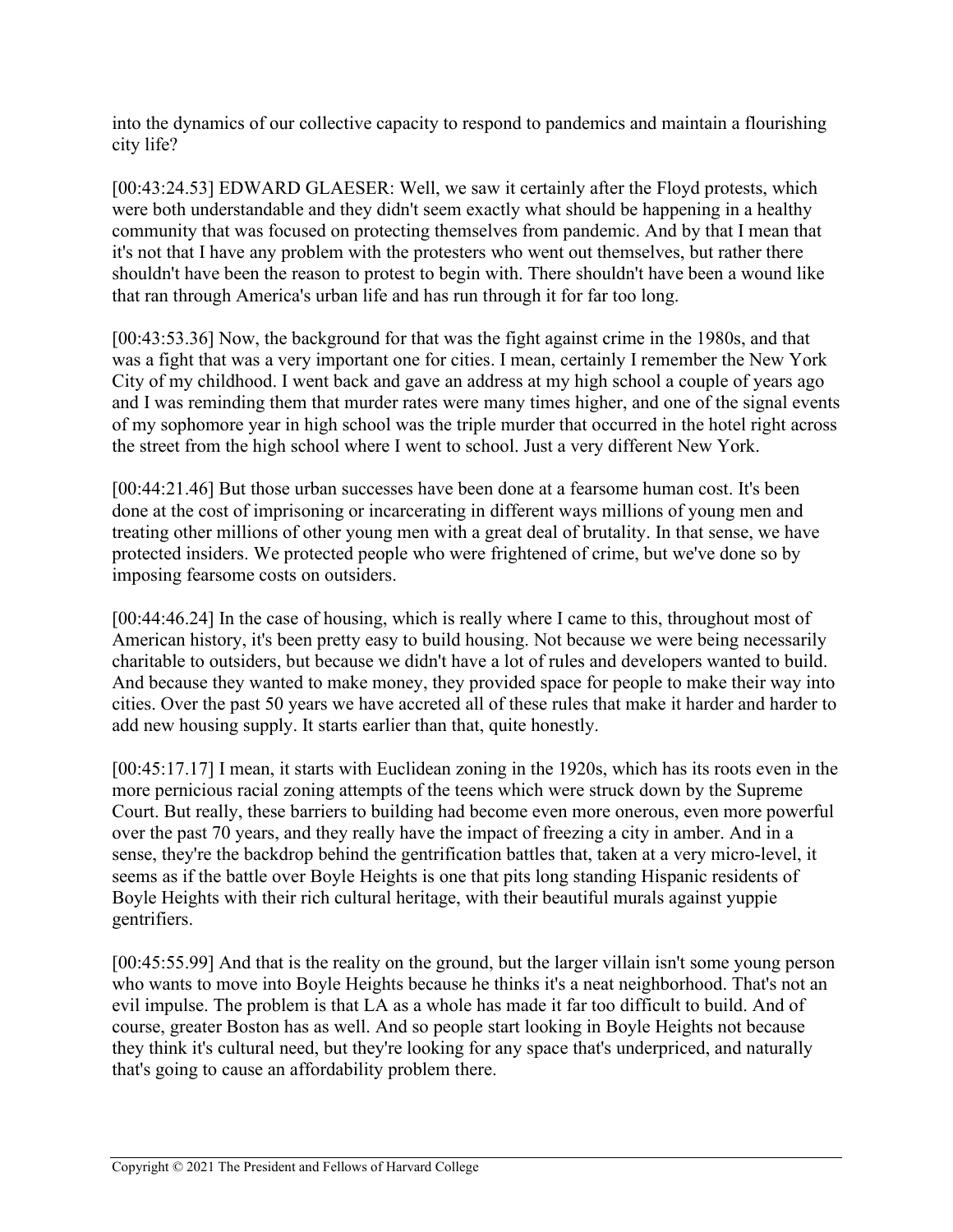[00:46:24.25] And so gentrification and affordability are deeply linked. And the ultimate reason for it is the fact that we have put our cities in a regulatory straitjacket because we have protected insiders rather than outsiders. I'll just say one final thing on this around rules involving businesses as well as entrepreneurship-- businesses as well as building. If I'd say one final thing about businesses as well as buildings, that it is something of an outrage in this country that we make it so much easier for rich people to be entrepreneurs than we do for poor people to become entrepreneurs.

[00:46:55.86] And as you and I both know, you can start your internet phenomenon in your Harvard College dorm room and there won't be a lot of regulatory oversight over you for a lot of years. By contrast, if you want to go across the river and in Brighton you want to start some business that actually sells milk products, you need about 15 permits to get through. That seems infamous to me.

[00:47:16.05] And I was very involved in a mission to create a innovation district, probably around Roxbury-- this was joint with John Barros, the Boston city's Business Chief about six or seven years ago-- where the goal was very much to have something that would combine vocational training with one stop permitting for just ordinary businesses that wanted to get started. And so I think really we have to have an agenda, which is making our cities open for outsiders in the future.

[00:47:44.11] And that means rethinking our crime related policies, it means rethinking our business regulatory policies, and I think even most importantly, rethinking our education system so that we do more to provide usable skills for those kids who are born with less. Because at least for me one, of the most searing facts that comes out of our colleagues Nathan Hendren and Raj Chetty's work with the Opportunity Atlas is just how problematic cities look for children, particularly poor children, particularly poor children of color.

[00:48:10.96] And so just at the same moment that cities are doing amazing things for innovation for adults who come-- even less well-off adults who come to cities experience wage growth- they really are failing our children, and they really can't be said to be triumphant in any way unless they actually are fulfilling their historic mission of turning poor kids into middle class adults.

[00:48:34.74] LARRY BOBO: So I guess I want to end on two questions then, and that really is in part, how do we get there? I mean, how do we reweave the civic-social fabric in culture to create that sense of a common destiny, if you will. That if there are clear pockets of our society that are weak and vulnerable, when an illness like COVID comes along we may think we're secure in our gated communities, but we really, in the long run, probably won't be, or certainly all of us won't be.

[00:49:11.64] If we have governments that are ineffective and detached that are co-opted by those who have the financial resources and connections to dictate the terms on which decision making occurs, how do we get to a better posture? And I guess, maybe a simpler entry point may be to ask, especially in the light of the level of polarization and inability to act we see at the national level, are there examples of governments taking action at the city or local level or the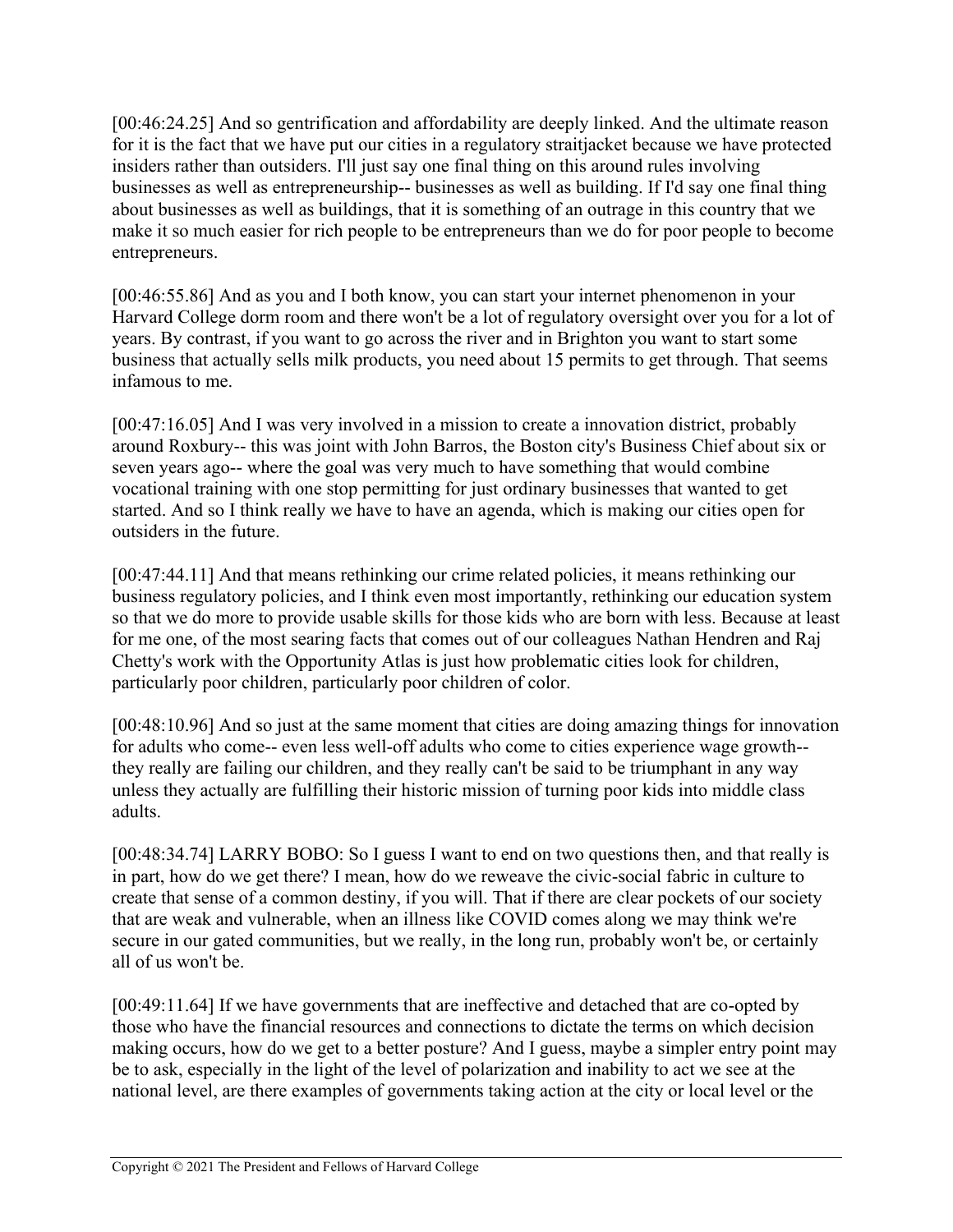state level where you see really hopeful signs that the management of these issues is coming together in a more sensible way without the great wedges, without the incredible divides between insiders, outsiders, winners, losers, marginalized, elite, that characterize so much of our social lives and capacity to deal with the major health care challenge?

[00:50:12.81] EDWARD GLAESER: One of the reasons I love city government is precisely this LaGuardia quote, which I love, which is that there's no Republican or Democratic way to clean up city streets. And historically, city governments have been just much less ideological than national governments. And I think we still see this around us. We're going to see this in one of our own. Michelle Wu has just become Mayor of Boston and she ran a pretty progressive campaign, which was exciting, and I think it got many people really, really into the idea of a City of Boston that could do more for the outsiders.

[00:50:54.21] But now she's going to face the reality of running the city. She campaigned in poetry, as Cuomo said, and now she's going to have to govern in prose. And I'm quite hopeful on that. I mean, she's smart, charismatic, and really, really has this huge potential to do something good for the city. I think we saw good things during COVID for many cities. I mean, New York's effort in terms of getting massive amounts of daycare out for many New Yorkers, getting food out for thousands and thousands of New Yorkers. It's really a Herculean effort and really unbelievably impressive.

[00:51:27.27] So I see a lot to like in cities. And I think in terms of what can we do, I mean, just in terms of efforts to engage a little bit more in terms of working to make their space better, working to make their space more open, working to make their space more of a place of learning and creativity and fun and joy.

[00:51:47.22] LARRY BOBO: David, did you want to add to that?

[00:51:49.87] DAVID CUTLER: Yeah. So just my thought here is that I suppose in my mind, the Big Bang is out and incremental progress is in and that step by step we have to go where we-- [AUDIO OUT] --and we have to say, OK, we think this is the right thing to do, so we're going to make a step in this direction. And if it turns out to be the right thing to do like, yes, we're having success with this, then let's take another step in that direction.

[00:52:15.98] And if it turns-- [AUDIO OUT] --let's just say, hey, what that turned out to be wrong. We got to go back and we got to go a different way. So I think about the health care things. We know things we need to do. We know we need to beef up public health systems. That's obvious, and so we need to do that. And we know we need to take unnecessary expense out of the health care system and take a lot of the administrative run around and all of that out, and that's going to be harder. But we have ideas, so we just got to try them. And if they work, feel good. And if they don't work, hey, that's OK. Sometimes things don't work out.

[00:52:46.36] And so that's, I think where I think, and there are examples. For example, many communities have done an extremely good job dealing with people who have drug addiction, potentially homeless because of opioid addiction, getting them into treatment. We've scaled up treatments enormously. That's probably another public health issue that we've done. The